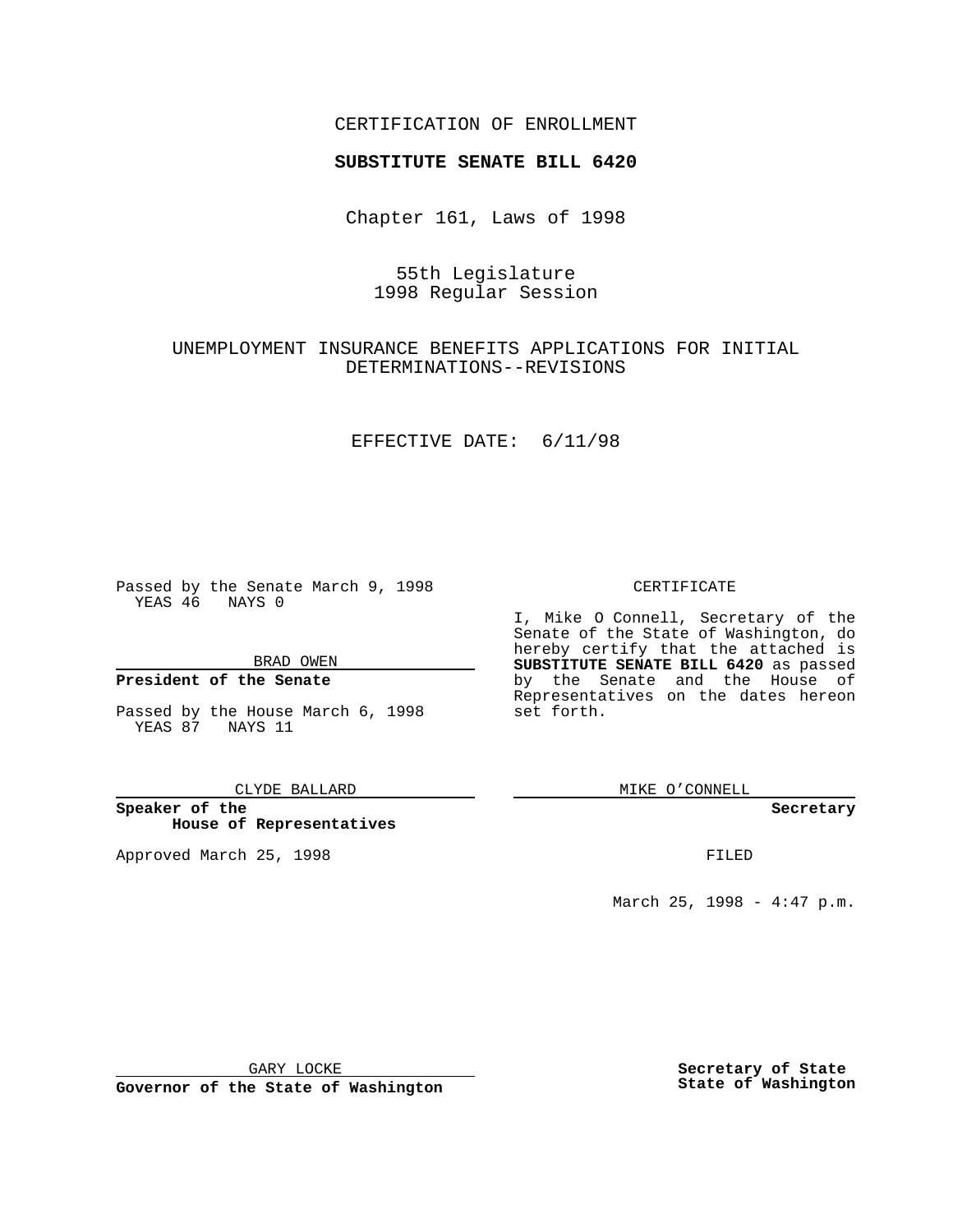## **SUBSTITUTE SENATE BILL 6420** \_\_\_\_\_\_\_\_\_\_\_\_\_\_\_\_\_\_\_\_\_\_\_\_\_\_\_\_\_\_\_\_\_\_\_\_\_\_\_\_\_\_\_\_\_\_\_

\_\_\_\_\_\_\_\_\_\_\_\_\_\_\_\_\_\_\_\_\_\_\_\_\_\_\_\_\_\_\_\_\_\_\_\_\_\_\_\_\_\_\_\_\_\_\_

### AS AMENDED BY THE HOUSE

Passed Legislature - 1998 Regular Session

### **State of Washington 55th Legislature 1998 Regular Session**

**By** Senate Committee on Commerce & Labor (originally sponsored by Senators Schow, Heavey and Winsley; by request of Employment Security Department)

Read first time 02/04/98.

 AN ACT Relating to application for initial determination for unemployment insurance benefits; amending RCW 50.20.140 and 50.24.014; adding new sections to chapter 50.20 RCW; and creating new sections.

BE IT ENACTED BY THE LEGISLATURE OF THE STATE OF WASHINGTON:

 NEW SECTION. **Sec. 1.** The legislature finds that the shift by the employment security department from in-person written initial applications for unemployment insurance benefits to a call center approach creates opportunities for improved service but also raises serious concerns. Eliminating face-to-face contact may increase the potential for fraud and reduce the probability that claimants will utilize existing reemployment resources. Therefore, it is the intent of the legislature that if the written application process is to be eliminated, the employment security department must ensure that unemployment insurance claimants remain actively involved in reemployment activities and that an independent evaluation be conducted of the call center approach to unemployment insurance.

 **Sec. 2.** RCW 50.20.140 and 1951 c 215 s 4 are each amended to read as follows: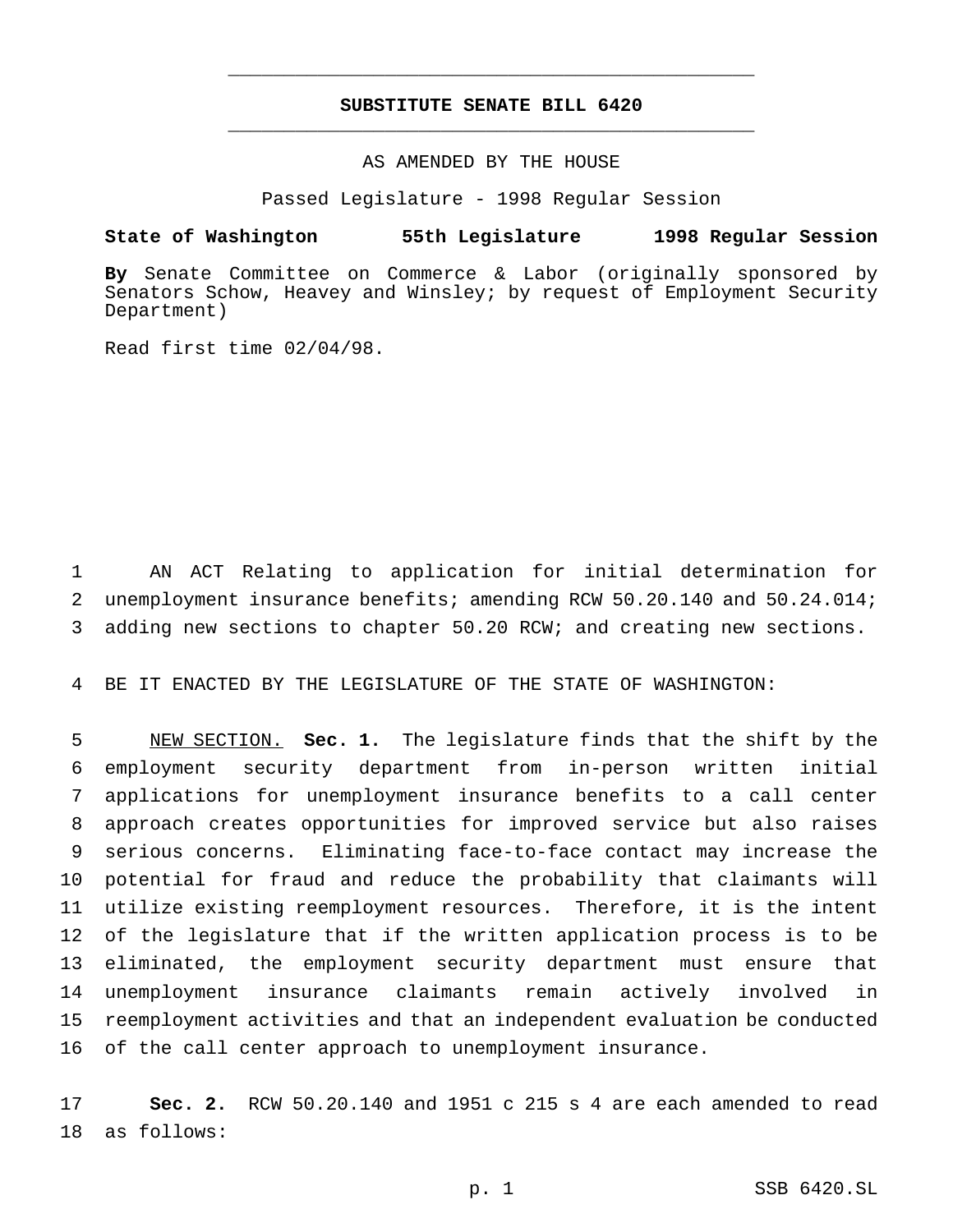An application for initial determination, a claim for waiting period, or a claim for benefits shall be filed in accordance with such 3 ((regulations)) rules as the commissioner may prescribe. An application for an initial determination may be made by any individual whether unemployed or not. Each employer shall post and maintain 6 printed statements of such ((regulations)) rules in places readily 7 accessible to individuals in his or her employment and shall make 8 available to each such individual at the time he or she becomes 9 unemployed, a printed statement of such ((regulations)) rules and such 10 notices, instructions, and other material as the commissioner may by 11 ((regulation)) rule prescribe. Such printed material shall be supplied 12 by the commissioner to each employer without cost to ((him)) the employer.

 The term "application for initial determination" shall mean a 15 request in writing, or by other means as determined by the commissioner, for an initial determination. The term "claim for waiting period" shall mean a certification, after the close of a given week, that the requirements stated herein for eligibility for waiting period have been met. The term "claim for benefits" shall mean a certification, after the close of a given week, that the requirements stated herein for eligibility for receipt of benefits have been met.

 A representative designated by the commissioner shall take the application for initial determination and for the claim for waiting period credits or for benefits. When an application for initial determination has been made, the employment security department shall promptly make an initial determination which shall be a statement of 27 the applicant's base year wages, his or her weekly benefit amount, his 28 or her maximum amount of benefits potentially payable, and his or her benefit year. Such determination shall fix the general conditions under which waiting period credit shall be granted and under which benefits shall be paid during any period of unemployment occurring within the benefit year fixed by such determination.

 NEW SECTION. **Sec. 3.** A new section is added to chapter 50.20 RCW to read as follows:

 The employment security department will ensure that within a reasonably short period of time after the initiation of benefits, all unemployment insurance claimants, except those with employer attachment, union referral, in commissioner approved training, or the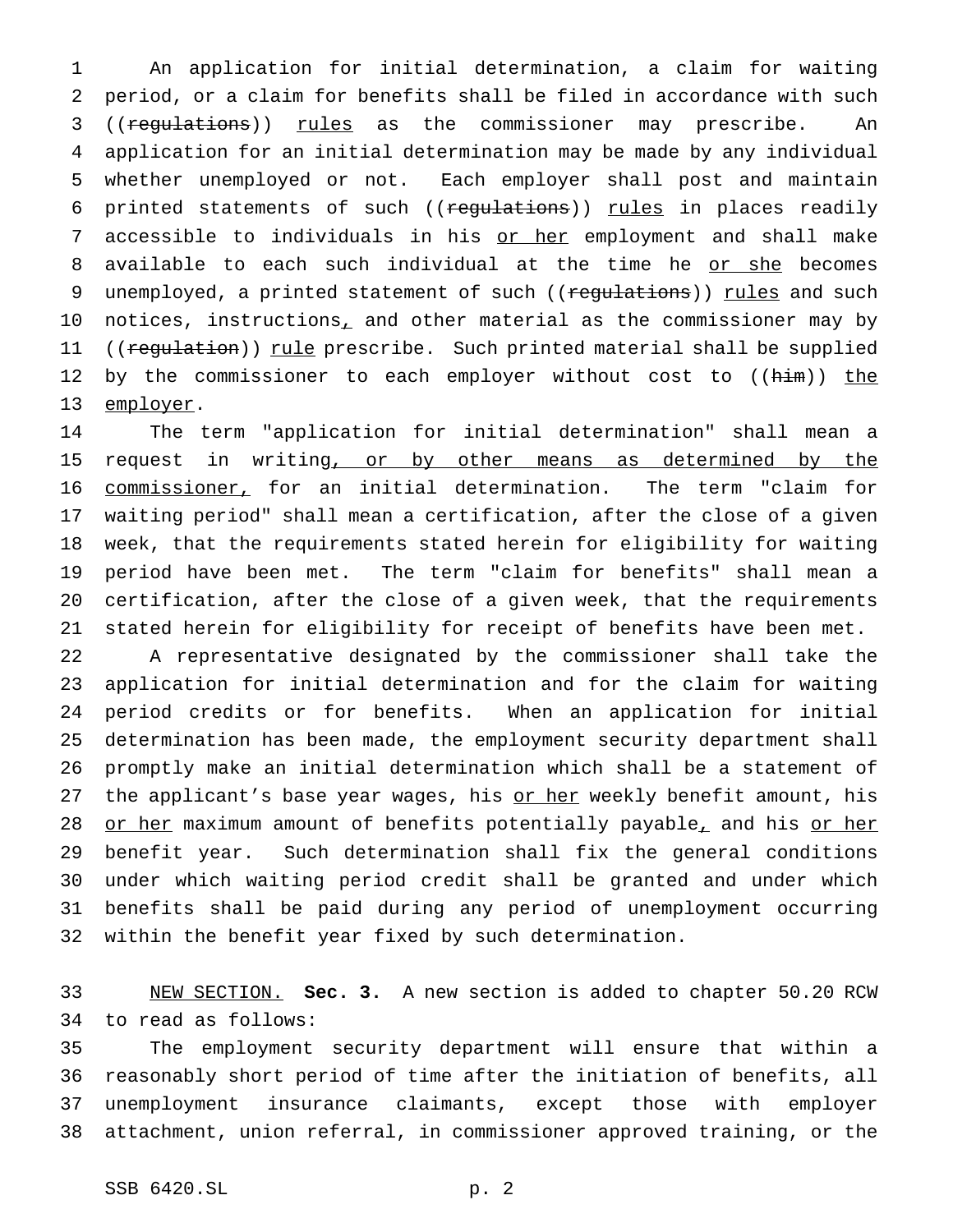subject of antiharassment orders, register for job search in an electronic labor exchange system that supports direct employer access for the purpose of selecting job applicants.

 NEW SECTION. **Sec. 4.** A new section is added to chapter 50.20 RCW to read as follows:

 To ensure that following the initial application for benefits, an individual is actively engaged in searching for work, effective July 1, 1999, the employment security department shall implement a job search monitoring program. Except for those individuals with employer attachment or union referral, and individuals in commissioner-approved training, an individual who has received five or more weeks of benefits under this title must provide evidence of seeking work, as directed by the commissioner or commissioner's agents, for each week beyond five in which a claim is filed. The evidence must demonstrate contacts with at least three employers per week or documented in-person job search activity at the local reemployment center. In developing the requirements for the job search monitoring program, the commissioner or the commissioner's agents shall utilize an existing advisory committee having equal representation of employers and workers.

 NEW SECTION. **Sec. 5.** (1) The joint legislative audit and review committee, in consultation with members of the senate and house of representatives commerce and labor committees and the unemployment insurance advisory committee, shall conduct an evaluation of the new call center approach to unemployment insurance. The evaluation shall review the performance of the call center system, including, but not limited to, the: (a) Promptness of payments; (b) number and types of 27 errors; (c) amount and types of fraud; and (d) level of overpayments and underpayments, compared with the current system.

 (2) The joint legislative audit and review committee is directed to contract with a private entity consistent with the provisions of chapter 39.29 RCW. The committee shall consult with the unemployment insurance advisory committee in the design of the request for proposals from potential contractors and shall use the advisory committee to evaluate the responses. The joint legislative audit and review committee shall provide a report on its findings and recommendations to the appropriate standing committee of the senate and house of representatives by September 1, 2001.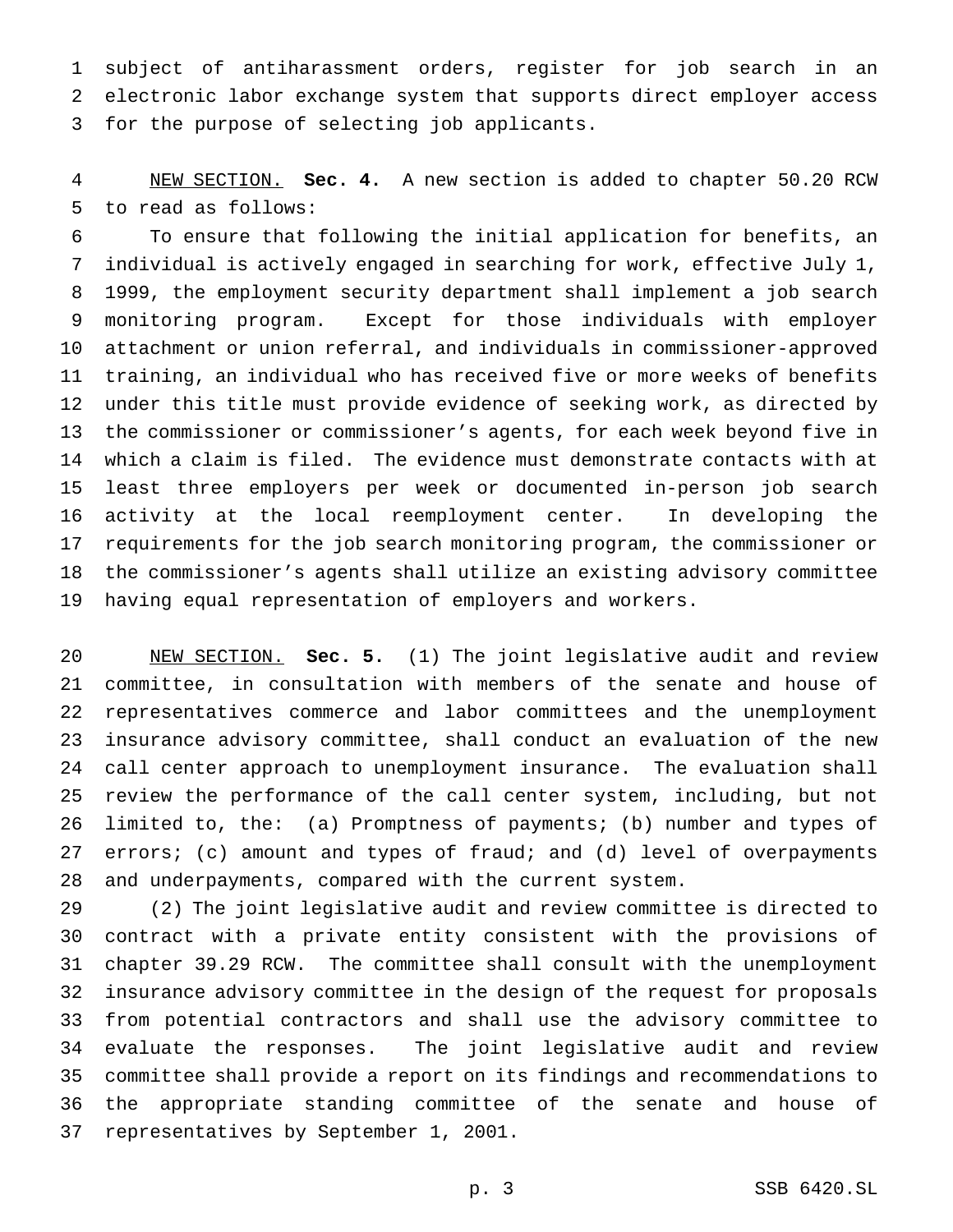NEW SECTION. **Sec. 6.** The employment security department is authorized to expend funds provided under RCW 50.24.014(1)(b) for the purposes of the evaluation provided for in section 5 of this act.

 **Sec. 7.** RCW 50.24.014 and 1994 c 187 s 3 are each amended to read as follows:

 (1)(a) A separate and identifiable account to provide for the financing of special programs to assist the unemployed is established in the administrative contingency fund. Contributions to this account shall accrue and become payable by each employer, except employers as described in RCW 50.44.010 and 50.44.030 who have properly elected to make payments in lieu of contributions, taxable local government employers as described in RCW 50.44.035, and those employers who are required to make payments in lieu of contributions, at a basic rate of two one-hundredths of one percent. The amount of wages subject to tax shall be determined under RCW 50.24.010.

 (b) For the first calendar quarter of 1994 only, the basic two one- hundredths of one percent contribution payable under (a) of this subsection shall be increased by one-hundredth of one percent to a total rate of three one-hundredths of one percent. The proceeds of this incremental one-hundredth of one percent shall be used solely for the purposes described in section 22, chapter 483, Laws of 1993, and 22 for the purposes ((described in RCW 50.40.060)) of conducting an 23 evaluation of the call center approach to unemployment insurance under 24 section 5 of this act. Any surplus from contributions payable under this subsection (b) will be deposited in the unemployment compensation trust fund.

 (2)(a) Contributions under this section shall become due and be paid by each employer under rules as the commissioner may prescribe, and shall not be deducted, in whole or in part, from the remuneration of individuals in the employ of the employer. Any deduction in violation of this section is unlawful.

 (b) In the payment of any contributions under this section, a fractional part of a cent shall be disregarded unless it amounts to one-half cent or more, in which case it shall be increased to one cent. (3) If the commissioner determines that federal funding has been increased to provide financing for the services specified in chapter 50.62 RCW, the commissioner shall direct that collection of